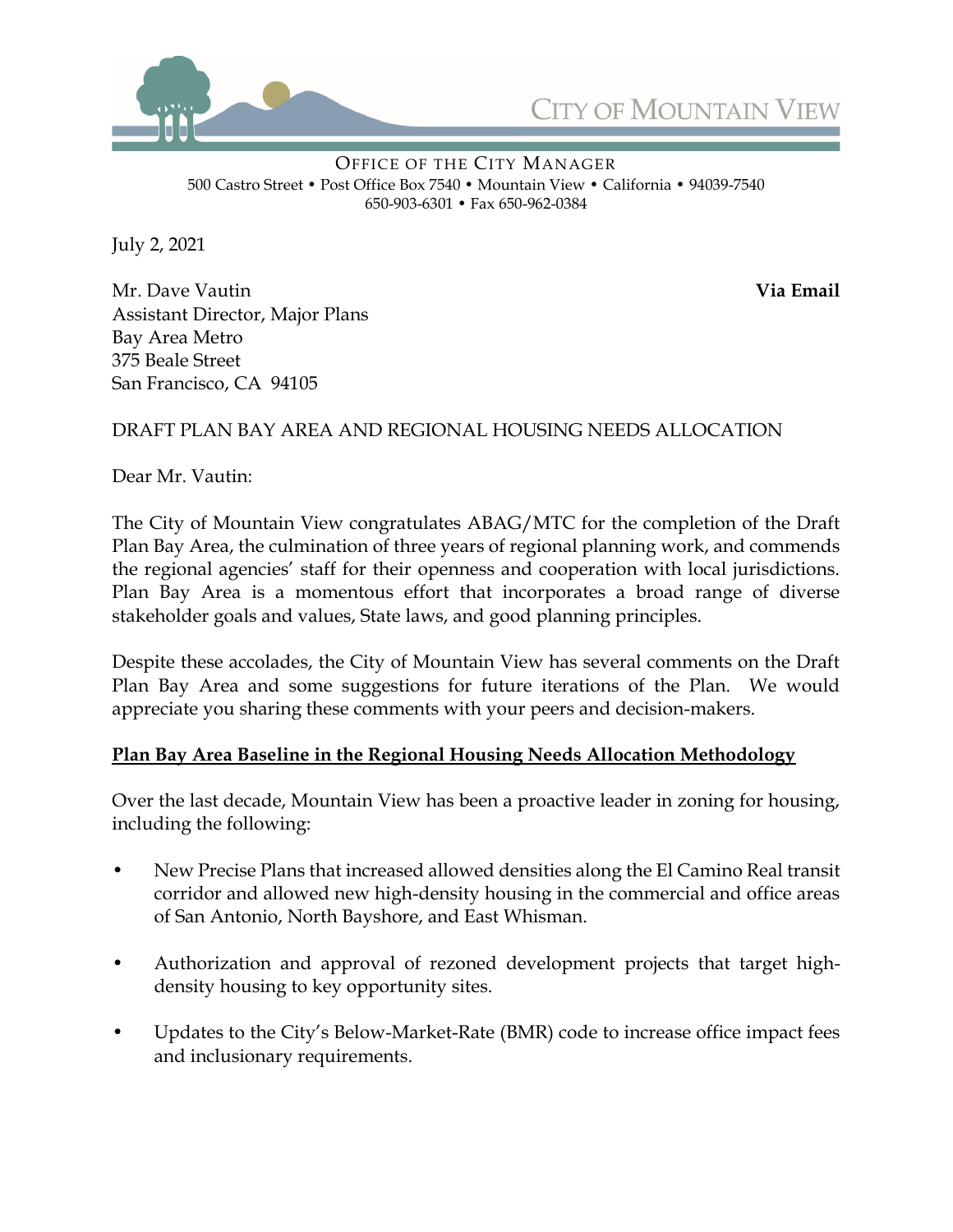- Partnerships with nonprofits and other jurisdictions to create affordable and supportive housing.
- Leadership in housing production, including the most units permitted of all cities in the County (including San Jose) in 2020.

Mountain View's Draft Regional Housing Needs Allocation (RHNA) is 11,135 units. At 32% of existing households, Mountain View received the third most in the region (as a percentage of existing households) and the most of any jurisdiction larger than 5,000 population. A major input of this allocation is the Plan Bay Area model. The model adds significant variation between similar jurisdictions, such as between Mountain View and the City's neighbors in northwest Santa Clara County, all of which are built-out with similar land uses and have similar access to jobs, high-opportunity areas, and transit. To illustrate this, Table 1 below shows Mountain View and nearby cities' RHNA as a percentage of existing population, with and without the Plan Bay Area forecast baseline, but keeping the RHNA adjustment factors the same (the equity adjustment is not shown, but it is relatively small and only applies to Mountain View and Santa Clara below).

|               | <b>RHNA</b> as a Percentage of<br><b>Existing Households with</b><br>Plan Bay Area Baseline and | <b>RHNA</b> as a Percentage of<br><b>Existing Households without</b><br>Plan Bay Area Baseline but |
|---------------|-------------------------------------------------------------------------------------------------|----------------------------------------------------------------------------------------------------|
| City          | with Factors                                                                                    | with Factors                                                                                       |
| Mountain View | 32%                                                                                             | 24%                                                                                                |
| Palo Alto     | 22%                                                                                             | 24%                                                                                                |
| Sunnyvale     | 21%                                                                                             | 21%                                                                                                |
| Santa Clara   | 25%                                                                                             | 20%                                                                                                |

**Table 1: RHNA Comparison of Similar Cities in Northwest Santa Clara County**

Mountain View recognizes that the methodology cannot be revised for the sixth cycle at this time. However, future RHNAs should not use Plan Bay Area growth forecasts as the RHNA baseline. There are multiple reasons for this:

- The Plan Bay Area forecast is less transparent and intuitive than the RHNA factors, and the technical inputs and methodology have less stakeholder input.
- The forecast results in dissimilar allocations between similar cities, focusing growth into fewer jurisdictions and bringing equity concerns.
- Model outcomes, though reasonable at the regional level, may be arbitrary at the local level. For example, an area near downtown Sunnyvale was projected to add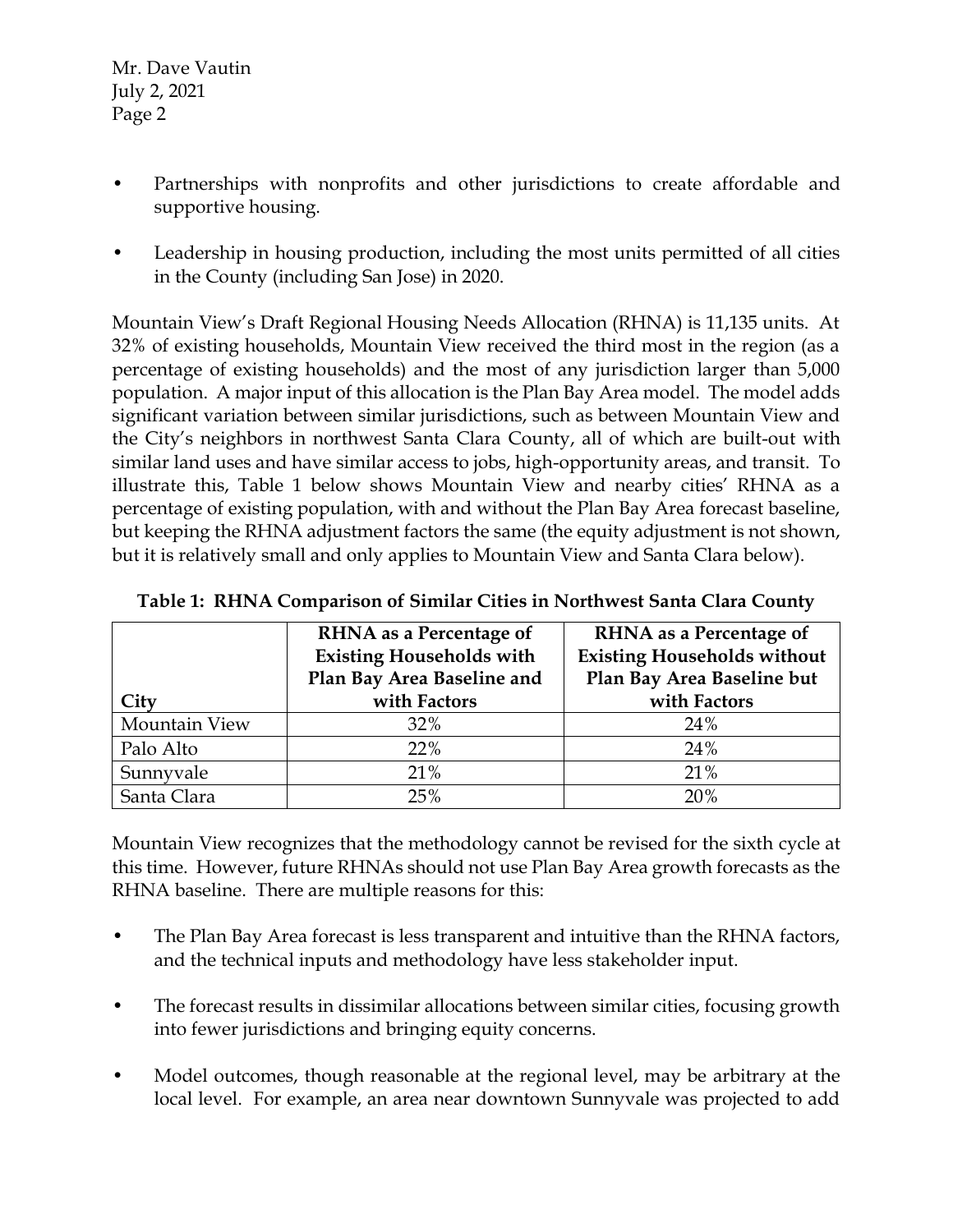> only 195 units to the year 2050—despite having approximately 30 acres of underutilized office near their baby-bullet Caltrain station, while an area near downtown Mountain View was projected to add almost 3,000 units, with similar amount or even less area of underutilized land. In addition, model outcomes are not the only, or even the most preferred, possible future of Plan Bay Area policy.

- RHNA should not have existing zoning as an input. The purpose of the RHNA is to support housing construction where it is needed, not where it has already been zoned for. Putting more RHNA where cities have proactively zoned for more housing simply encourages jurisdictions to wait until the RHNA to zone for housing.
- The Housing Methodology Committee (HMC) and other stakeholders did not have an opportunity to review the final forecast before the methodology was recommended.

While it is important to ensure consistency between Plan Bay Area and RHNA, there are other ways to achieve this. For example, RHNA could be an input to Plan Bay Area, RHNA could include growth geographies as a factor, Plan Bay Area modeling could be an adjustable factor rather than the baseline, or marginal cases of inconsistency could be adjusted after the factors are applied.

RHNA disparities between similar cities raise concerns about the allocation, including concerns about equity, transparency, and the relationship between regional goals and the RHNA outcomes. In addition, such a high RHNA on a single small city actually works counter to the region's housing goals since it is unrealistic for so much development activity to occur in one small city in eight years, no matter how much land that city zones for it.

# **Environmental Impact Report Alternative 2—High-Resource Area Focus Alternative**

San Francisco proposed a Plan Bay Area Environmental Impact Report (EIR) alternative that focused more growth to high-resource areas. This alternative was studied in the EIR and resulted in significantly more housing growth in northwest Santa Clara County, including Mountain View.

San Francisco's stated reason for studying the alternative was to help preserve their equity priority communities by reducing housing targeted to their city and increasing housing targeted to higher-resource areas elsewhere in the Bay Area. However, according to the EIR, this alternative actually had the opposite effect, increasing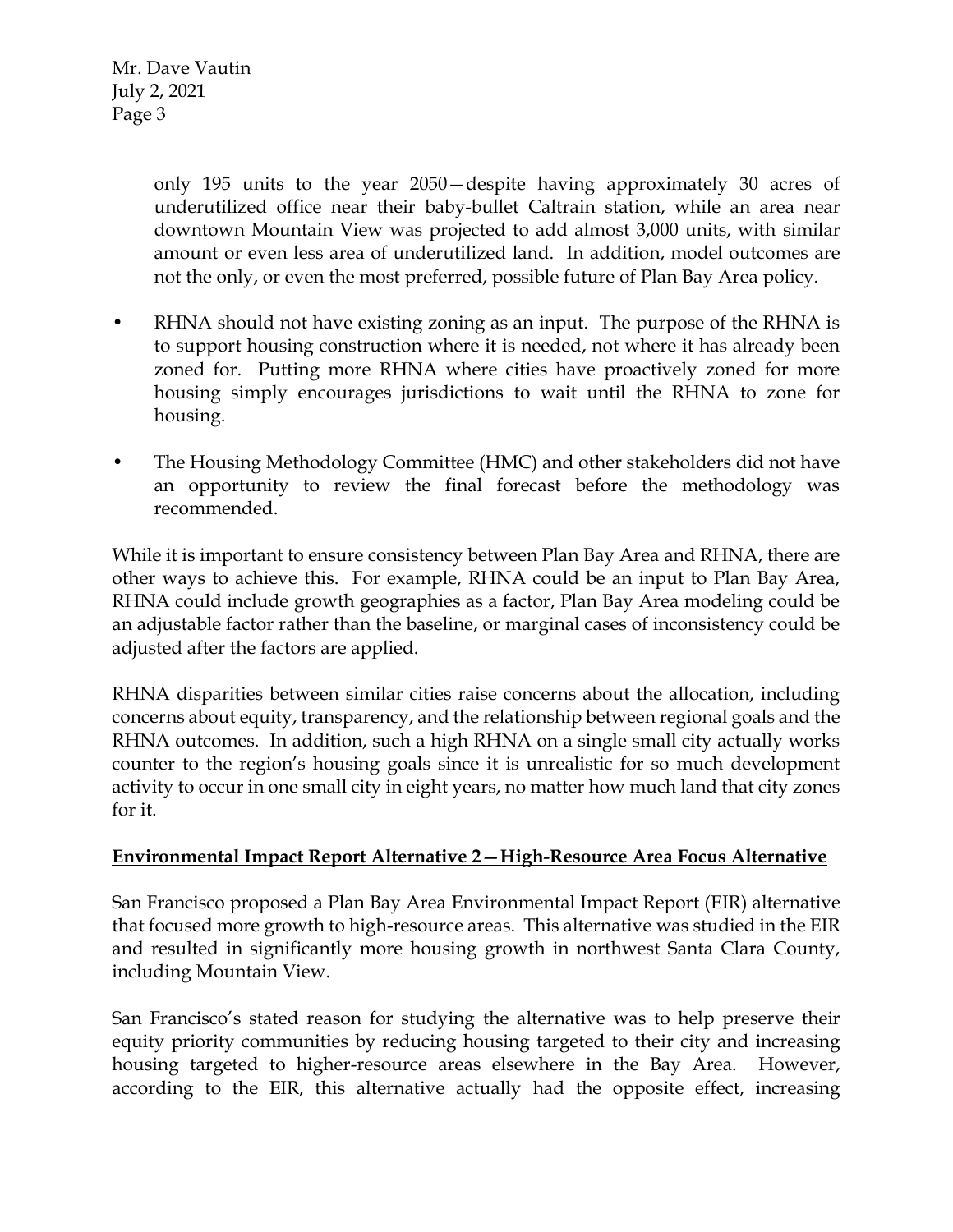displacement and gentrification in San Francisco. While this may be a positive "pull" effect, where poorer residents of San Francisco decide to move to Santa Clara County, where more housing is being built, it is more likely a negative "push" effect, where higher housing prices as a result of constrained supply in San Francisco disrupt and displace existing communities. Mountain View has deep concerns about this effect and encourages ABAG and MTC to preserve and protect vulnerable communities throughout the Bay Area by rejecting this alternative.

This process provides more evidence to remove Plan Bay Area modeling from RHNA inputs. In the future, Plan Bay Area should be based on best practices to achieve regional goals and should not be subject to various demands by local agencies, which may be motivated by RHNA. Divorcing Plan Bay Area from the RHNA inputs would reduce these demands. Planners, modelers, and technical experts should have the flexibility to use their expertise to build models that provide the regional analysis of impacts that policy-makers and the public demand. However, the process should recognize that the Plan Bay Area process is generally reasonable and well-documented at the regional scale and is not suited to be applied at a small scale, such as the RHNA.

## **Transportation Funding**

Major transportation projects planned for North San Jose have limited benefit to Mountain View. No matter how the North First Street corridor is improved, it will likely be easier to access most destinations in San Jose by Caltrain than by light rail. However, the increased densities prescribed to Mountain View between the Draft and Final Blueprint presumed that these improvements amount to a change in transit accessibility.

San Jose wields outsized influence in collecting transportation funds for the South Bay. Meanwhile, Northwest County cities are expected to grow more than San Jose. Plan Bay Area should include provisions to ensure jurisdictions receive funding for transportation and other public services consistent with the Plan Bay Area growth geographies and the City's obligations under RHNA. Specifically, future transportation funding decisions should look more carefully at the beneficiaries of the improvements and weigh them directly against RHNA.

# **Conclusion**

The comments above are intended to provide feedback and guidance on Plan Bay Area implementation and future iterations of Plan Bay Area and RHNA. We appreciate the effort that MTC/ABAG has undertaken in this difficult process. We also recognize